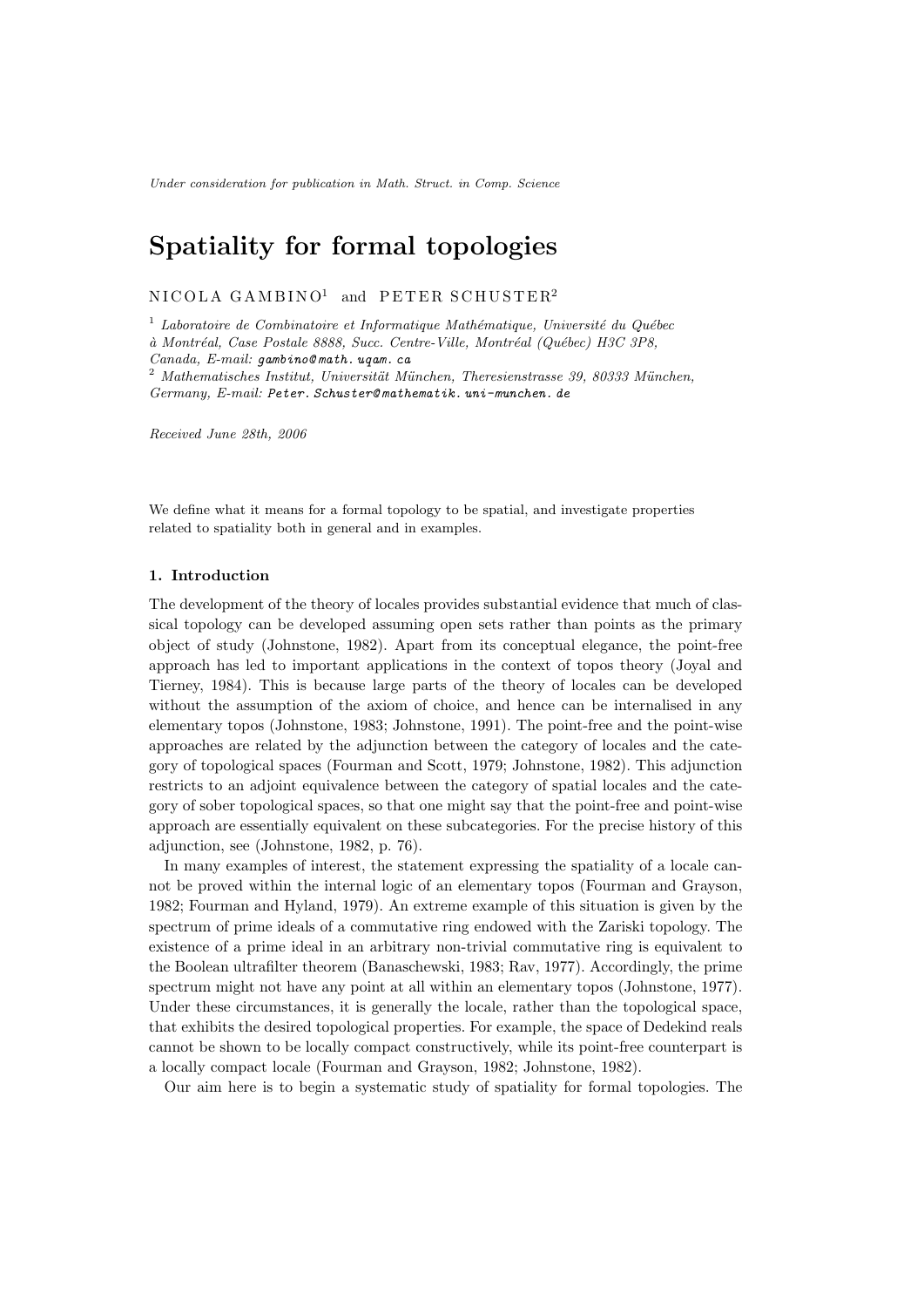# N. Gambino and P. Schuster 2

notion of a formal topology, originally introduced in (Sambin, 1987), may be understood as a reformulation of the notion of a locale that makes it convenient to develop point-free topology within foundational settings that are even more restrictive than that of an elementary topos. The study of formal topologies can be carried out within the dependent type theories of Martin-Löf (Martin-Löf, 1984; Nordström et al., 2000) and their variants (Gambino and Aczel, 2006; Maietti and Sambin, 2005), or within the constructive set theories of Myhill (Myhill, 1975) and Aczel (Aczel and Rathjen, 2001). Despite the constraints necessary to work within these settings, parts of locale theory have already been reconstructed (Aczel, 2006; Gambino, 2006; Maietti and Valentini, 2004; Sambin, 1987) Furthermore, interesting connections to the theory of inductive and coinductive definitions start to emerge (Coquand et al., 2003; Fox, 2005; Sambin, 2003; Schuster, 2006).

In the following, we work within Constructive Zermelo-Fraenkel set theory (Aczel and Rathjen, 2001). This allows us to exploit the usual set-theoretic notation that is used in common mathematical practice, as well as to treat carefully some predicatively meaningful distinctions. Mathematics in Constructive Zermelo-Fraenkel set theory (CZF) differs substantially not only from classical mathematics in Zermelo-Fraenkel set theory, but also from constructive mathematics in Intuitionistic Zermelo-Fraenkel set theory or in an elementary topos. This is because the axiom system of CZF does not include the Power Set axiom, and assumes the Restricted Separation axiom instead of the Full Separation axiom. As a consequence of this, it is essential to work also with proper classes when developing constructive mathematics in CZF. For example, the class of points of a formal topology is sometimes too large to form a set. Nevertheless, since the language of CZF contains unrestricted quantifiers, we are allowed to use quantifiers ranging over the elements of a class (Aczel and Rathjen, 2001). In particular, we can quantify over the class of points of a formal topology.

The starting point for our study is the very definition of the notion of spatiality for a formal topology. Thanks to Peter Aczel's reformulation in CZF of the adjunction between topological spaces and locales (Aczel, 2006), which we review in Section 2, it is possible to provide a definition of spatiality for formal topologies that is is completely analogous to the one for locales (Fourman and Scott, 1979; Johnstone, 1982). We will then show how this conceptually clear definition relates to the definition of spatiality for a formal topology existing in the literature (Sambin, 1987). The rest of the paper is devoted to the study of various concepts related to spatiality, and of several examples. In particular, we will extend the results in (Schuster, 2006) concerning the spatiality of the formal Zariski topology. We will also rephrase in the context of formal topologies the characterisations of the spatiality for the point-free counterparts of the Baire space and the Cantor space that have been obtained for locales in (Fourman and Grayson, 1982). In the context of formal topologies, the link between the spatiality of the formal Baire space and the principle of monotone bar induction was already described in (Sambin, 1987).

Remark. The notion of category that we assume in the paper allows for objects and maps to have the size of classes. For background on CZF, the reader is invited to refer to (Aczel and Rathjen, 2001).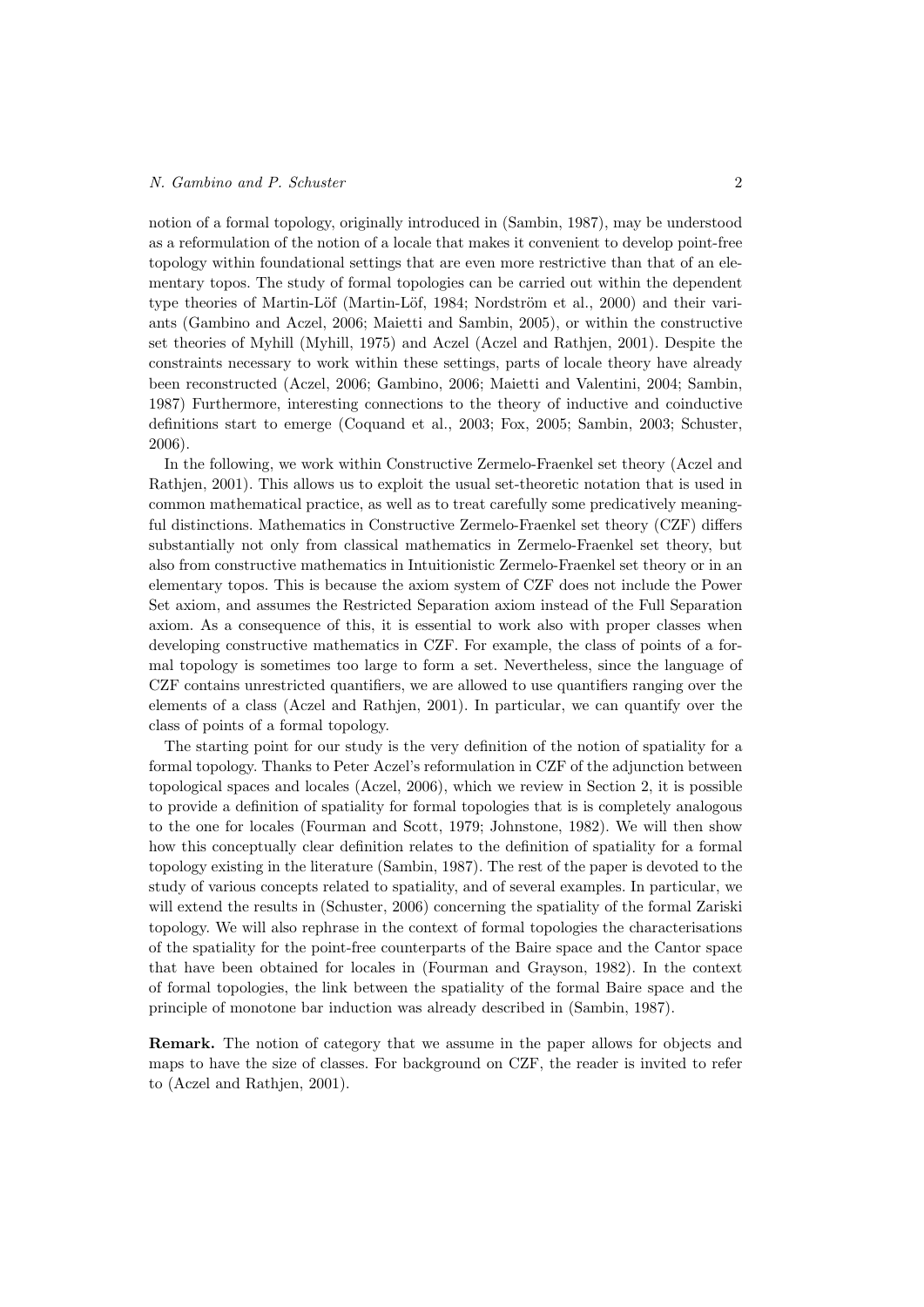#### 2. Point-free and point-wise topology in constructive set theory

#### Formal topologies

Let us recall some terminology and abbreviations concerning ordered structures that will be used throughout the paper. By a preordered class we mean a class  $A$  equipped with a class relation  $\leq$  on A: that is, a subclass  $\leq$  of  $A \times A$  which is a preorder. If A is a set, we assume implicitly that the preorder relation is actually a subset of  $A \times A$ . By the Restricted Separation axiom of CZF, this is always the case when the preorder is defined by a restricted formula: that is, a formula in which all bound variables range over sets. If  $(A, \leq)$  is a preordered class, for  $a \in A$  let  $\downarrow a =_{def} \{x \in A \mid x \leq a\}$ , and for  $a, b \in A$ , let  $a \downarrow b =_{def} \downarrow a \cap \downarrow b$ . We can extend these definitions to subsets of A as follows: for  $U \subseteq A$  let  $\bigcup U =_{def} \bigcup_{x \in U} \downarrow x$ , and for for  $U, V \subseteq A$  let  $U \downarrow V =_{def} \downarrow U \cap \downarrow V$ . A subset  $U \subseteq A$  is said to be downward closed if  $\downarrow U \subseteq U$ , and hence  $U = \downarrow U$ .

A formal topology consists of a preordered set  $(A, \leq)$  equipped with a class relation  $a \triangleleft$ U between elements  $a \in A$  and subsets  $U \subseteq A$ , called the cover relation, such that for every subset  $U \subseteq A$  the class  $j(U) =_{def} \{x \in A \mid x \triangleleft U\}$  is a set, and the following axioms hold:

$$
U \lhd U;
$$
 (Reflexivity)

$$
a \lhd U, \ U \lhd V \Longrightarrow a \lhd V; \tag{Transitivity}
$$

$$
a \triangleleft U_1, \ a \triangleleft U_2 \Longrightarrow a \triangleleft U_1 \downarrow U_2; \tag{Stability}
$$

where we use the standard abbreviation  $U \triangleleft V =_{def} (\forall x \in U) (x \triangleleft V)$ . A continuous map  $p : A \to B$  between formal topologies is a relation, given by a subset  $p \subseteq A \times B$ , satisfying four axioms. To express these axioms let us define, for  $U \subseteq A$  and  $V \subseteq B$ ,

 $p_*(U) =_{\text{def}} \{ y \in B \mid (\forall x \in U) p(x, y) \}, \quad p^*(V) =_{\text{def}} \{ x \in A \mid (\exists y \in V) p(x, y) \}.$ 

The relation  $p \subseteq A \times B$  is a continuous map if the following hold:

$$
p(a, b), b \lhd V \Longrightarrow a \lhd p^*(V) ;
$$
  
\n
$$
a \lhd U, b \in p_*(U) \Longrightarrow p(a, b) ;
$$
  
\n
$$
A \lhd p^*(B) ;
$$
  
\n
$$
a \lhd p^*(V_1), a \lhd p^*(V_2) \Longrightarrow a \lhd p^*(V_1 \downarrow V_2) .
$$

We write **FTop** for the category of formal topologies and continuous maps. The identity map  $i_A : A \to A$  is the relation  $i_A(a, b) =_{def} a \triangleleft \{b\}$ . The composition of  $p : A \to B$ and  $q : B \to C$  is the relation  $q \cdot p : A \to C$  defined by

$$
(q \cdot p)(a, c) =_{\text{def}} a \triangleleft \{ x \in A \mid (\exists y \in B) p(a, y) \wedge q(y, c) \}.
$$

As shown in (Aczel, 2006, Section 4) working in CZF, the category FTop is equivalent to the category Loc of set-generated locales and continuous maps. Given a formal topology A, following (Sambin, 1987), we say that a subset  $U \subseteq A$  is saturated if  $j(U) \subseteq U$ , so that  $U = j(U)$ . The restriction of j to the set-generated frame of downward closed subsets of A is a nucleus (Johnstone, 1982; Simmons, 1978); whence the class  $Sat(A)$  of saturated subsets of A, preordered by inclusion, acquires the structure of a set-generated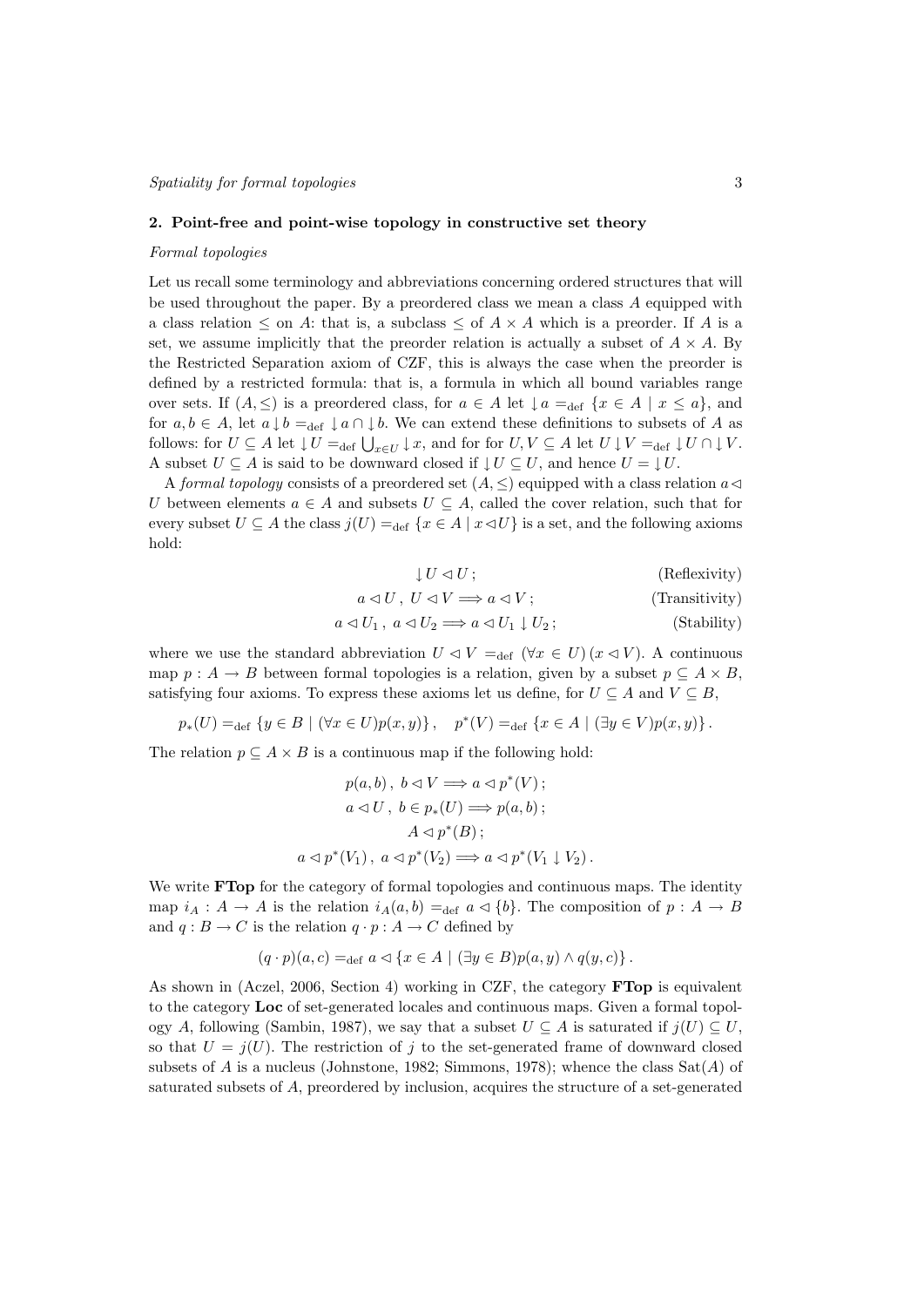frame. For a continuous map  $p : A \rightarrow B$  of formal topologies, there is a continuous map  $\text{Sat}(p) : \text{Sat}(A) \to \text{Sat}(B)$  of set-generated locales, given by the frame homomorphism mapping a saturated subset  $V \subseteq B$  into  $j(p^*(V)) \subseteq A$ . These definitions determine a functor  $Sat : FTop \to Loc$ , which is part of an equivalence of categories

$$
\textbf{FTop} \simeq \textbf{Loc}. \tag{1}
$$

For more information concerning the structure of the category FTop, see (Maietti and Valentini, 2004; Palmgren, 2005b).

#### Constructive topological spaces

We work here with the category **Top** of constructive topological spaces and continuous functions (Aczel, 2006, Definition 4). Following (Sambin and Gebellato, 1999; Vickers, 1989), a constructive topological space is given by a class  $X$  of points, a set  $A$  of neighbourhood indices, and a class relation between points  $\xi \in X$  and neighbourhood indices  $a \in A$ , written as  $\xi \Vdash a$ , that expresses the idea that a point  $\xi$  lies in the neighbourhood indexed by a. This relation is subject to both topological and set-theoretical axioms: the former express structural properties; the latter require appropriate classes to be sets. If we define  $X_a =_{def} \{ \xi \in X \mid \xi \Vdash a \}$ , for  $a \in A$ , and  $X_U =_{def} \bigcup_{a \in U} X_a$ , for  $U \subseteq A$ , there is a preorder on A defined by letting

$$
a \le b =_{\text{def}} X_a \subseteq X_b. \tag{2}
$$

This definition allows us to use the notation for preorders introduced earlier. The topological axioms for a constructive topological space can then be expressed as follows:

$$
X = X_A , \qquad X_{a_1} \cap X_{a_2} = X_{a_1 \downarrow a_2} .
$$

The set-theoretical axioms for a constructive topological space state that, for  $\xi \in X$ , the classes  $A_{\xi} =_{def} \{a \in A \mid \xi \Vdash a\}$  and  $\{\psi \in X \mid A_{\xi} = A_{\psi}\}\$  are sets.

It is then possible to define a functor Pt :  $\textbf{FTop} \rightarrow \textbf{Top}$ , which maps a formal topology A into the constructive topological space of its formal points. Let us recall that a formal point of a formal topology A is defined to be a continuous map  $p: 1 \rightarrow A$ , where 1 is the formal topology on the singleton set  $1 =_{def} \{*\}$ , preordered by the equality relation, with cover  $a \triangleleft U =_{def} a \in U$ . It is immediate to see that a formal point can be identified with a subset  $\xi \subseteq A$  such that, defining  $\xi \Vdash a =_{\text{def}} a \in \xi$  and  $\xi \Vdash U =_{\text{def}} (\exists x \in U)\xi \Vdash x$ , the following three properties hold:

$$
\xi \Vdash A; \qquad \xi \Vdash a, \ \xi \Vdash b \Longrightarrow \xi \Vdash a \downarrow b; \quad \xi \Vdash a, \ a \lhd U \Longrightarrow \xi \Vdash U.
$$

These properties imply that there is a constructive topological space with the class  $Pt(A)$ of formal points of  $A$  as its class of points, and the set  $A$  as its set of neighbourhood indices. As we will see, it is possible to define formal topologies whose associated constructive topological spaces are homeomorphic to the Baire space, the Cantor space, and the Zariski spectrum.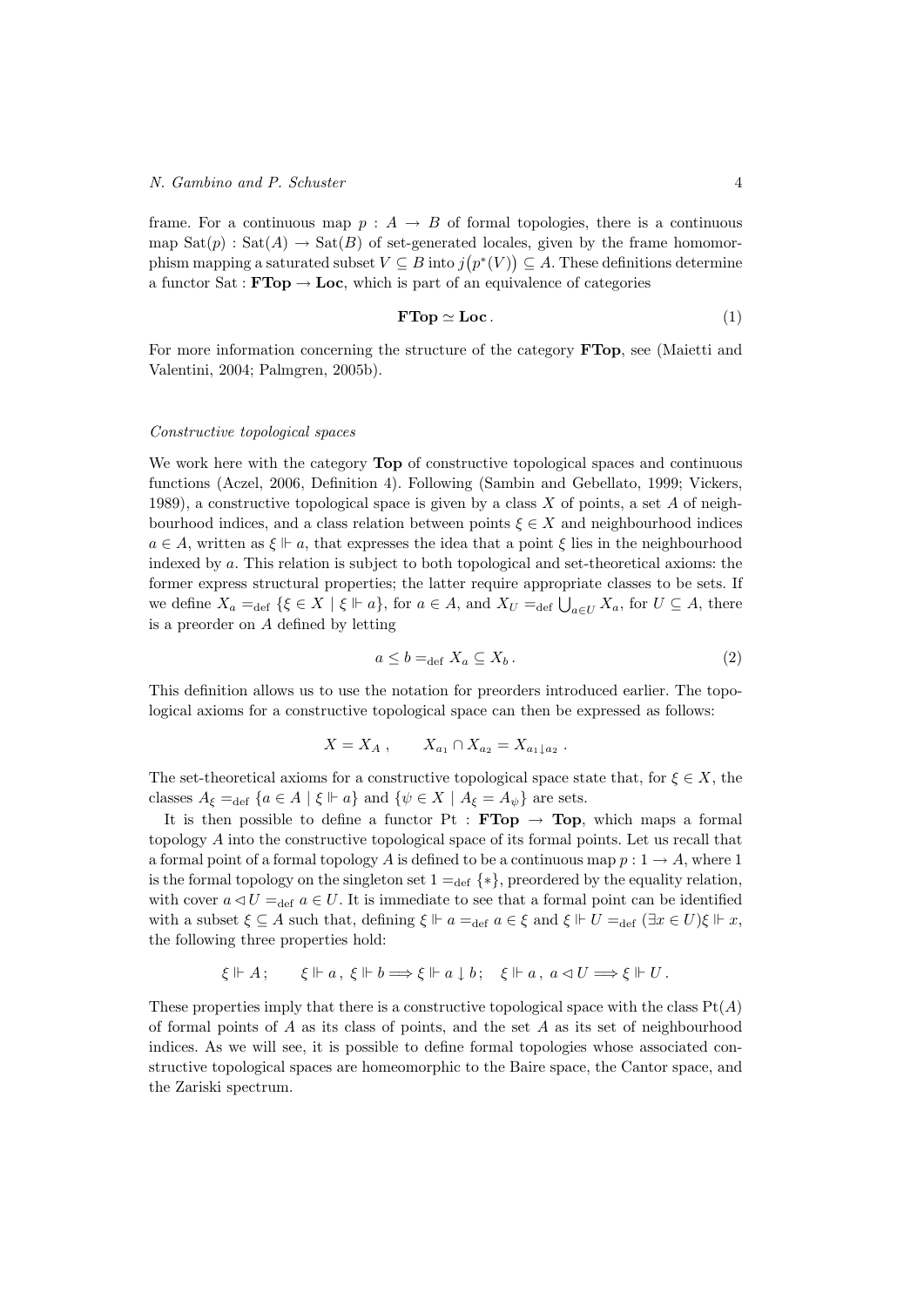#### The fundamental adjunction

The notion of a standard constructive topological space and of a standard continuous function are strengthenings of the notions of a constructive topological space and of a continuous function that are obtained by imposing further set-theoretical axioms. A constructive topological space is said to be standard if, for each subset  $U \subseteq A$ , the class  $\{a \in A \mid X_a \subseteq X_U\}$  is a set (Aczel, 2006, Definition 5). In this way, one obtains the subcategory  $\text{Top}'$  of  $\text{Top}$  consisting of standard constructive topological spaces and standard continuous maps† . The main reason for the interest in these notions is that they allow the definition of a functor

$$
\text{Top}' \xrightarrow{\phantom{a}\Omega\phantom{a}} \textbf{FTop}\,.
$$

Indeed, for standard constructive topological space with class of points X and set of neighbourhood indices  $A$ , the set  $A$ , equipped with the preorder defined in (2) and the cover relation defined by  $a \triangleleft U =_{\text{def}} X_a \subseteq X_U$ , is a formal topology.

Using these notions, Aczel was able to reformulate in CZF the familiar adjunction between topological spaces and locales. He considered the subcategory  $FTop'$  of  $FTop$ consisting of those formal topologies and continuous maps that are mapped by the functor  $Pt : FTop \rightarrow Top$  into standard constructive topological spaces and standard continuous functions, respectively. The functor  $\Omega : \text{Top}' \to \text{FTop}$  factors through the inclusion of  $\mathbf{FTop}'$  into  $\mathbf{FTop}$ , and so, as proved in (Aczel, 2006, Section 5), it is possible to obtain an adjunction of the form

$$
\text{Top}' \xrightarrow{\Omega'} \text{FTop}'. \tag{3}
$$

Furthermore, assuming the Power Set and Full Separation axioms of IZF, the categories  $\text{Top}'$  and  $\text{FTop}'$  are equivalent to the usual categories of topological spaces and of locales, respectively (Aczel, 2006, Theorem 9 and Proposition 13). It is straightforward to define a subcategory  $\text{Loc}'$  of  $\text{Loc}$  such that the equivalence in (1) restricts to an equivalence

$$
\mathbf{FTop}' \simeq \mathbf{Loc}'.\tag{4}
$$

We can define  $Loc'$  as the category of standard set-generated locales and standard continuous maps, where a set-generated locale and a continuous map are said to be standard if the formal topology and continuous map corresponding to them via the equivalence in (1) are standard.

<sup>&</sup>lt;sup>†</sup> Note that  $Top'$  does not seem to coincide with the full subcategory of  $Top$  consisting of standard constructive topological spaces. This is because it does not seem possible to show that an arbitrary continuous function between standard constructive topological spaces is standard (Aczel, 2006).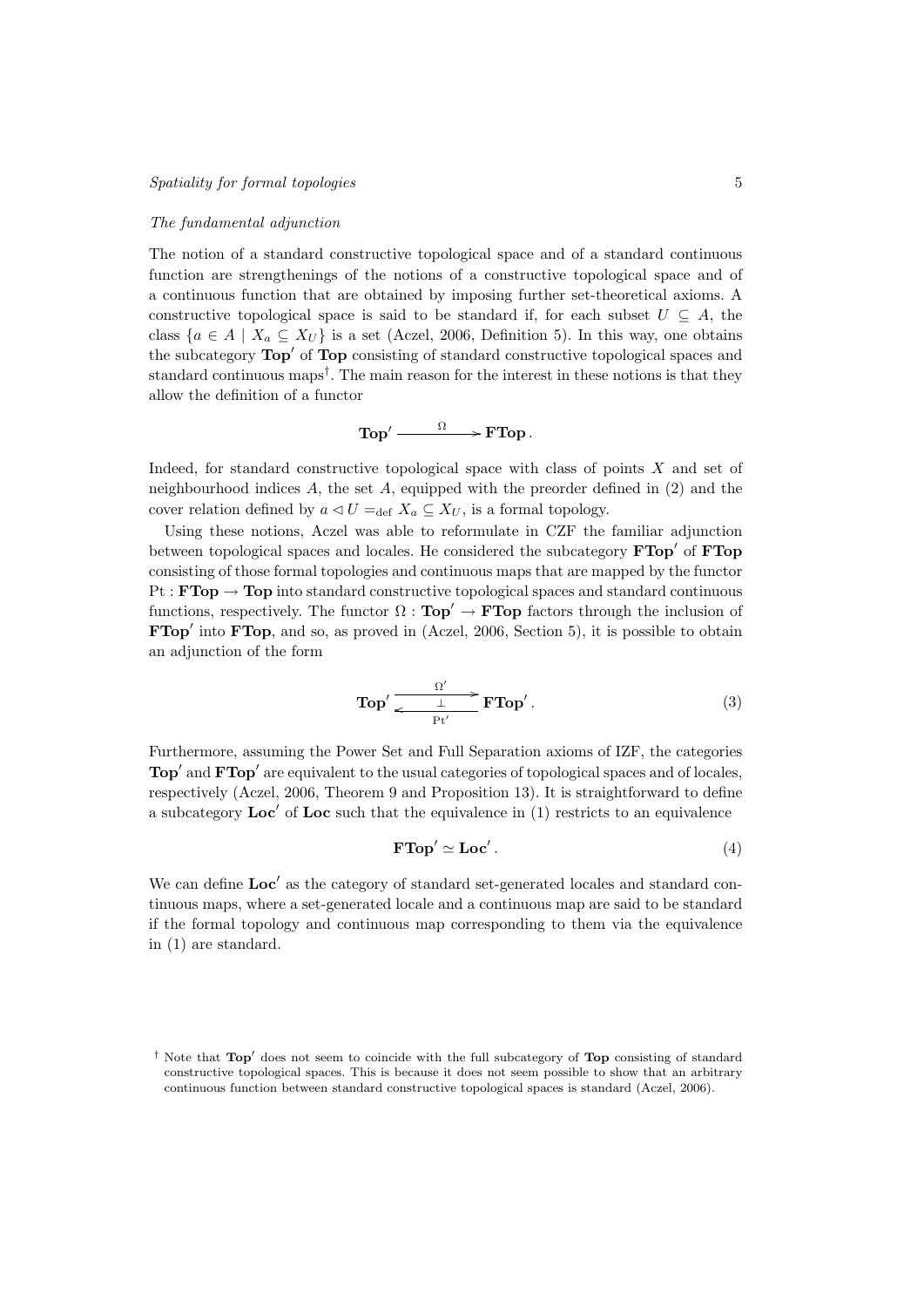# 3. Spatial formal topologies

# Spatiality

Let us now focus on the comonad on  $\textbf{FTop}'$  induced by the adjunction in (3). We write  $Sp : FTop' \rightarrow FTop'$  for its functor part. Unfolding the relevant definitions, we have that for a standard formal topology  $A$ , the standard formal topology  $Sp(A)$ , called the spatial coreflection of A, has underlying set A with preorder given by  $a \leq_{Sp(A)} b =_{def}$  $(\forall \xi \in \mathrm{Pt}(A))(\xi \Vdash a \Longrightarrow \xi \Vdash b)$ . Its cover relation is defined by letting

$$
a \triangleleft_{\text{Pt}(A)} U =_{\text{def}} (\forall \xi \in \text{Pt}(A)) (\xi \Vdash a \Longrightarrow \xi \Vdash U). \tag{5}
$$

The component at A of the counit of the adjunction is the standard continuous map of formal topologies  $\varepsilon_A : Sp(A) \to A$  defined by

$$
\varepsilon_A(a,b) =_{\text{def}} a \vartriangleleft_{\text{Pt}(A)} \{b\}.
$$

Note that, for  $U \subseteq A$ , the definition of the notion of a formal point implies that

$$
(\forall a \in A)(a \lhd U \Longrightarrow a \lhd_{\text{Pt}(A)} U). \tag{6}
$$

This fact can be used to prove that the relation  $\varepsilon_A$  is indeed a continuous map of formal topologies. We can now define the notion of spatiality for formal topologies analogously to how it is defined for locales (Fourman and Scott, 1979; Johnstone, 1982).

**Definition 3.1.** A standard formal topology A is spatial if  $\varepsilon_A$  : Sp(A)  $\rightarrow$  A is an isomorphism.

If a formal topology is spatial, then it is isomorphic to the formal topology associated to a constructive topological space, namely the constructive topological space of its formal points. In Section 4 we will study logical equivalents of the statements asserting that various examples of formal topologies are spatial. In order to do so, it is convenient to characterise spatial formal topologies purely in terms of their cover relations. The converse implication to (6), which does not necessarily hold, allows us to characterise spatial formal topologies as follows.

**Proposition 3.2.** A standard formal topology  $A$  is spatial if and only if it holds

$$
(\forall a \in A)(a \triangleleft_{\text{Pt}(A)} U \Longrightarrow a \triangleleft_A U). \tag{7}
$$

for all subsets  $U \subseteq A$ .

*Proof.* Assume that (7) holds for all  $U \subseteq A$ . Then define a relation  $\delta_A$  between A and  $Sp(A)$  by letting  $\delta_A(a, b) =_{def} a \triangleleft_A \{b\}$ . The assumption (7) implies that this defines a continuous map  $\delta_A : A \to \mathrm{Sp}(A)$ . The definition of composition and of identities in the category **FTop'** imply that  $\delta_A$  and  $\varepsilon_A$  are mutually inverse.

For the converse implication, let us assume that  $\varepsilon_A : Sp(A) \to A$  is an isomorphism. Via the equivalence of categories between standard formal topologies and standard setgenerated locales, we have that the frame homomorphism  $\text{Sat}(\varepsilon_A)$  :  $\text{Sat}(A) \to \text{Sat}(\text{Sp}(A))$ is an isomorphism. Unfolding the definitions and using the axioms for a formal topology, it is immediate to see that this frame homomorphism maps a saturated subset  $U \subseteq A$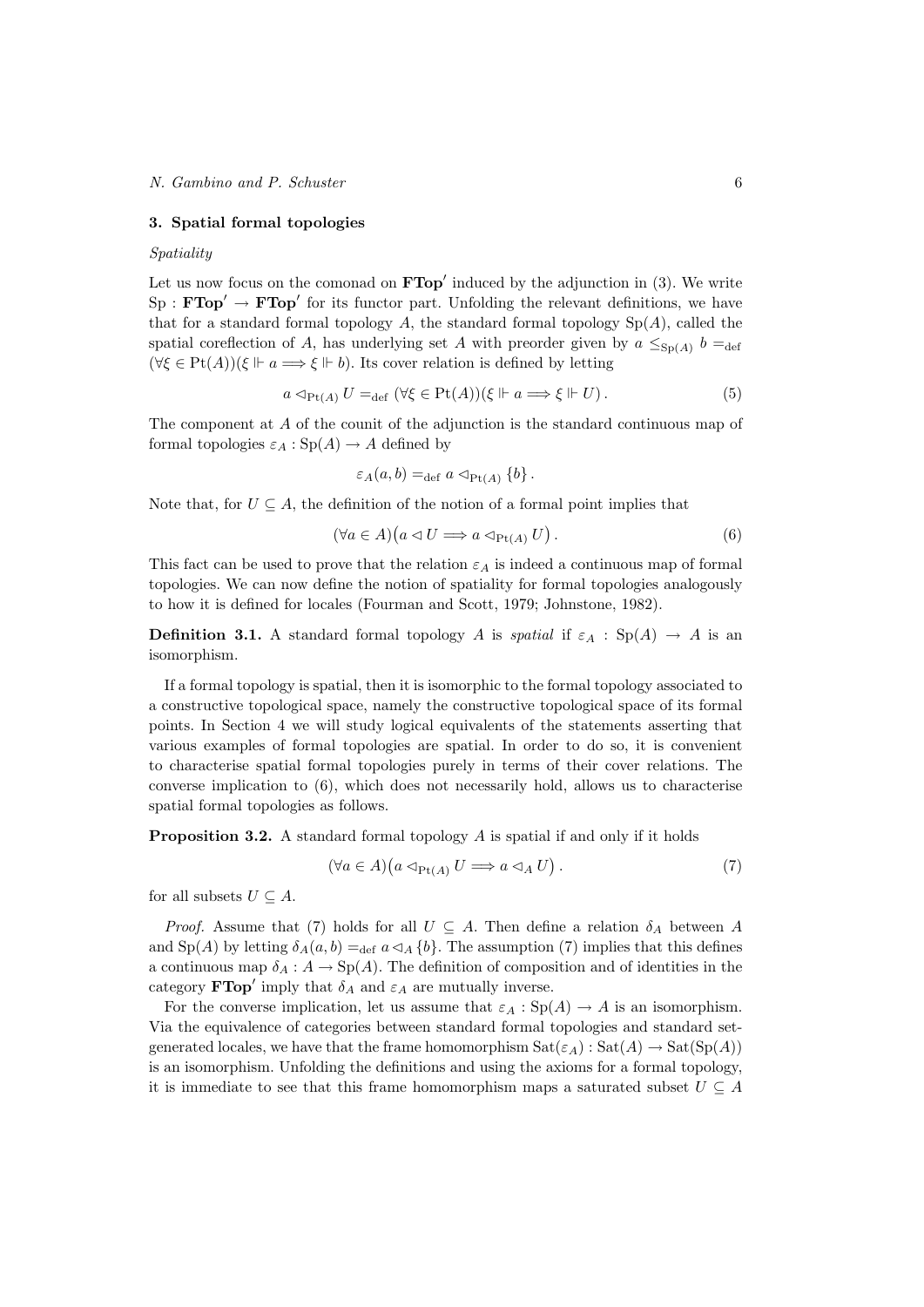# Spatiality for formal topologies 7

into  $\{x \in A \mid x \triangleleft_{\text{Pt}(A)} U\}$ . The statement in (7) follows from the fact that this map, being an isomorphism, is a monomorphism.  $\Box$ 

Note that the formula in (7) makes sense also for formal topologies that are not standard. In the following, we will therefore assume—as in (Sambin, 1987)—that the statement in (7) is the definition of spatiality for formal topologies that are not standard.

# Variants of spatiality

The property in (6) for the empty subset  $\emptyset \subseteq A$  can easily be shown to be equivalent to

$$
(\forall a \in A)(\text{Neg}(a) \Longrightarrow \neg \text{Sat}(a)) \tag{8}
$$

where

$$
\operatorname{Neg}(a) =_{\operatorname{def}} a \vartriangleleft \emptyset, \qquad \operatorname{Sat}(a) =_{\operatorname{def}} (\exists \xi)(\xi \Vdash a).
$$

We read  $Neg(a)$  by saying that a is negative, and  $Sat(a)$  by saying that a is satisfiable. The statement in  $(8)$  then expresses that if a is negative then it is not satisfiable. Its classical contrapositive, given in (9), holds as well.

$$
(\forall a \in A)(\text{Sat}(a) \Longrightarrow \neg \text{Neg}(a)). \tag{9}
$$

Neither of the converses of the implications in (8) and (9) is generally derivable. We refer to these converses as to the Sufficiency (10) and Existentiality (11) properties, respectively.

$$
(\forall a \in A)(\neg \text{Sat}(a) \Longrightarrow \text{Neg}(a)) \tag{10}
$$

$$
(\forall a \in A)(\neg \text{Neg}(a) \Longrightarrow \text{Sat}(a)) \tag{11}
$$

Note that Sufficiency is exactly the property in (7) for  $U = \emptyset$ . The next proposition, whose proof is an exercise in intuitionistic logic, describes some aspects of the relationship between Sufficiency and Existentiality.

#### Proposition 3.3.

- (a) Sufficiency is equivalent to its contrapositive together with the stability of Neg.
- (b) The contrapositives of Sufficiency and Existentiality are equivalent.
- (c) Sufficiency is equivalent to the contrapositive of Existentiality together with the stability of Neg.

The analogous results can be obtained when Sufficiency and Neg are exchanged with Existentiality and Sat, respectively: Existentiality is equivalent to its contrapositive together with the stability of Sat, and thus also to the contrapositive of Sufficiency together with the stability of Sat.

# Subspaces

Although Existentiality is often related to assumptions like the axiom of choice, the failure of Sufficiency in a constructive framework can already be explained by Brouwerian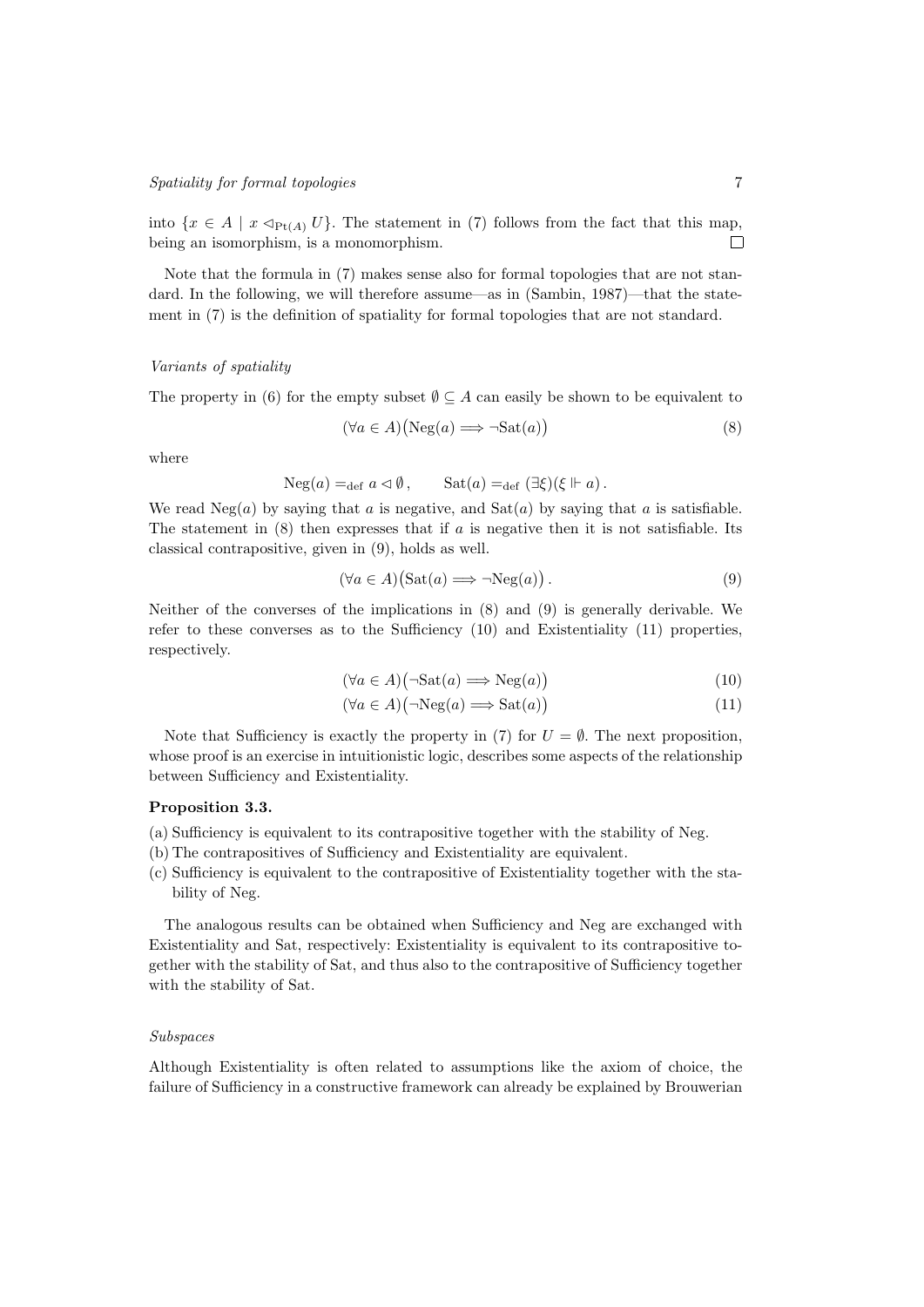counterexamples. To illustrate this, we need to obtain some results concerning closed subspaces. Given a formal topology A with preorder  $\leq$  and cover relation  $\triangleleft$ , the closed subspace  $A_U$  of A associated to any given  $U \subseteq A$  is defined to be the formal topology with A as the underlying set, the same preorder  $\leq$ , and the cover relation  $\triangleleft_U$  defined by

$$
a\lhd_{U}V =_{\text{def}} a\lhd U\cup V.
$$

It is easy to see that this definition determines a cover relation. In particular, the closed subspace of A associated to  $U = \emptyset$  coincides with A. The next lemma characterises the formal points of a closed subspaces, which can be found without proof as Proposition 3.3 of (Palmgren, 2005a), allows us to regard  $A_U$  as the formal counterpart of the closed complement of the open  $X_U = \bigcup_{x \in U} X_x$  in the constructive topological space of points of A.

**Lemma 3.4 (Palmgren).** Let A be a formal topology and  $U \subseteq A$ . A subset  $\xi \subseteq A$  is a formal point of  $A_U$  if and only if it is a formal point of A such that  $\xi \cap U = \emptyset$ .

*Proof.* Let first  $\xi \subseteq A$  be a formal point of  $A_U$ . If  $a \in \xi \cap U$ , then  $\xi \Vdash a$  and  $a \triangleleft_U \emptyset$ , so that  $\xi \Vdash \emptyset$ , which is absurd; whence  $\xi \cap U = \emptyset$ . If  $\xi \Vdash a$  and  $a \triangleleft V$ , then also  $a \triangleleft_{U} V$  and thus  $\xi \Vdash V$ . Next, let  $\xi \subseteq A$  be a formal point of A. If  $\xi \Vdash a$  and  $a \triangleleft_{U} V$ , which means  $a \triangleleft U \cup V$ , then  $\xi \Vdash U \cup V$  and thus  $\xi \Vdash V$  if, in addition, we have  $\xi \cap U = \emptyset$ . For the remaining parts of the definition of a formal point, there is nothing to prove.  $\Box$ 

Let  $\mathfrak A$  be a class of formal topologies. We say that  $\mathfrak A$  is closed under forming closed subspaces if  $A \in \mathfrak{A}$  implies that  $A_U \in \mathfrak{A}$  for all  $U \subseteq A$ . We say that Sufficiency (resp. Existentiality) holds for  $\mathfrak A$  whenever Sufficiency (resp. Existentiality) holds for all  $A \in \mathfrak A$ and  $a \in A$ .

**Proposition 3.5.** If  $\mathfrak A$  is closed under forming closed subspaces, then every formal topology in  $\mathfrak A$  is spatial if and only if Sufficiency holds for  $\mathfrak A$ .

*Proof.* Sufficiency is the special case  $U = \emptyset$  of (7). By Proposition 3.2,  $\mathfrak A$  consists of spatial formal topologies if and only if (7) holds for all its elements. The statement in (7) for  $U \subseteq A$  follows from Sufficiency for  $A_U$  as follows. Suppose that  $\xi \Vdash a$  implies  $\xi \Vdash U$ for all formal points  $\xi$  of A. By contraposition,  $\neg (\xi \Vdash U)$  implies  $\neg (\xi \Vdash a)$ , for all formal points  $\xi$  of A. But  $\neg(\xi \Vdash U)$  is equivalent to  $\xi \cap U = \emptyset$ ; whence by Lemma 3.4 we have  $\neg (\xi \Vdash a)$  for all formal points  $\xi$  of  $A_U$ . By Sufficiency for  $A_U$  and  $a \in A$ , we arrive at  $a \triangleleft_U \emptyset$ , which is to say that  $a \triangleleft U$ .  $\Box$ 

We next extend a result from (Schuster, 2006), which goes back to (Negri, 2002). A formal topology A is finitary if  $a\triangleleft V$  implies the existence of  $U\subseteq_{\omega} V$  such that  $a\triangleleft U$ . Here and in the following,  $U \subseteq_{\omega} V$  means that U is a finite subset of V. For the sake of brevity, we use finite set to mean what is generally called a finitely enumerable set in the literature, namely a set  $U$  for which there exists a natural number  $n$  and a surjective mapping from  $\{1, 2, \ldots, n\}$  to U. Thus a finite set U is either empty or inhabited depending on whether  $n = 0$  or  $n \ge 1$ .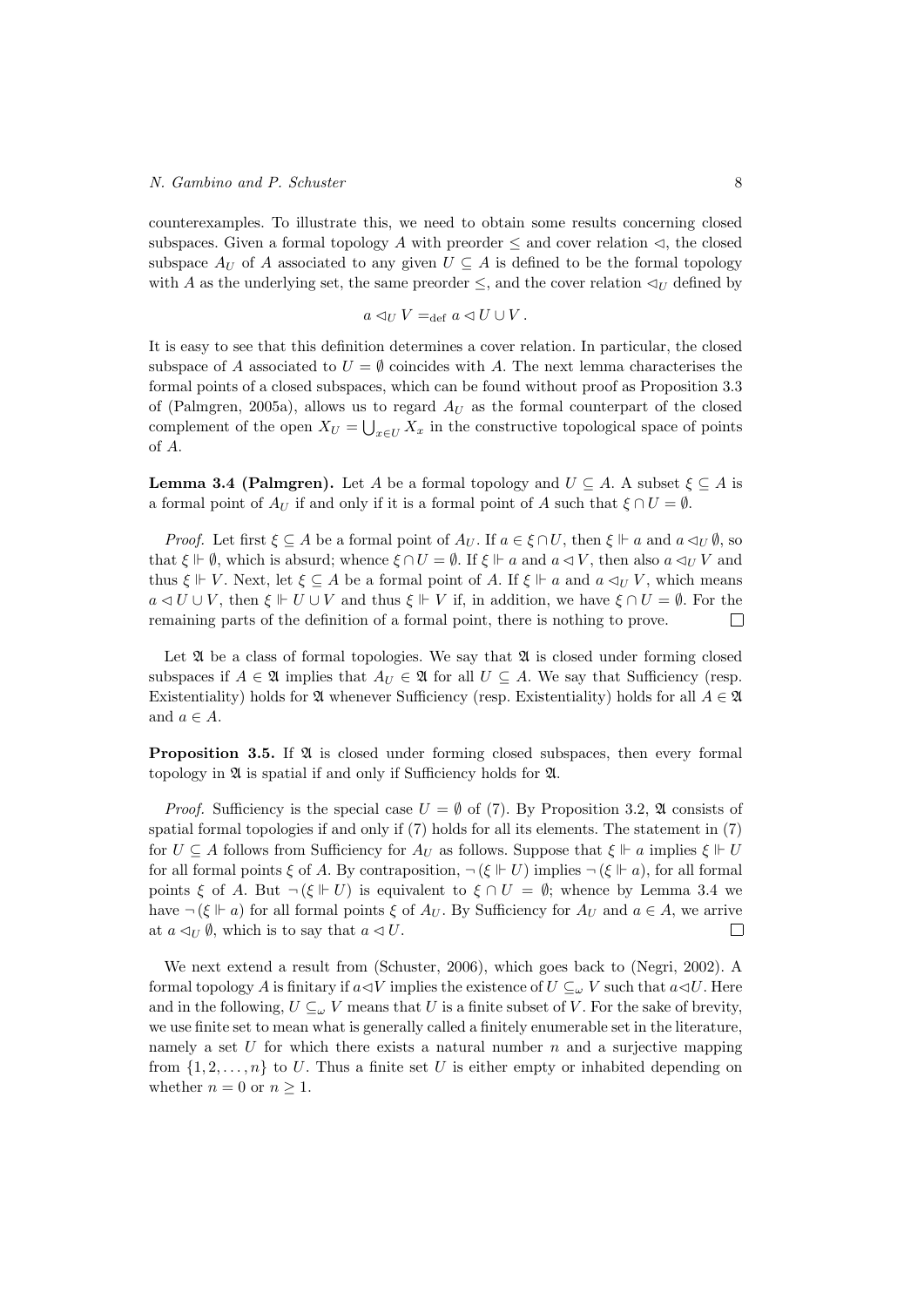**Proposition 3.6.** Let A be a formal topology. For  $a \in A$ , define

$$
U_a = \{ x \in A \mid a = x, \ \neg \text{Neg}(a) \} .
$$

For the statements

(i)  $Neg(a)$  is decidable, (ii)  $a \triangleleft U_a$ , (iii) if  $a \triangleleft_{Pt(A)} U_a$ , then  $a \triangleleft_A U_a$ , the following implications hold:

$$
(i) \Longrightarrow (ii) \Longrightarrow (iii).
$$

Furthermore, if A is finitary, then the reverse implications hold.

*Proof.* If Neg(a) then  $a \triangleleft U_a$  by Transitivity, whereas if  $\neg Neg(a)$  then  $a \in U_a$  and thus  $a \triangleleft U_a$  by Reflexivity. This shows that (i) implies (ii); the implication from (ii) to (iii) is trivial. To conclude the proof, assume that  $A$  is finitary, and that (iii) be valid. For every formal point  $\xi$ , if  $\xi \Vdash a$ , then  $\neg \text{Neg}(a)$  by (9), so that  $a \in U_a$  and thus  $\xi \Vdash U_a$ , with witness  $a \in \xi \cap U_a$ . By (iii), we have  $a \lhd U_a$ . Since A is finitary, there is  $U_0 \subseteq U_a$ with  $U_0$  finite and  $a \triangleleft U_0$ . As a finite set,  $U_0$  is either empty or inhabited. In the former case, we have  $Neg(a)$ , whereas in the latter case we also have that  $U_a$  is inhabited, which is to say  $\neg Neg(a)$ .  $\Box$ 

When reading the hypothesis of the following, observe that although constructively it is not generally possible to show that every subset of a finite set is finite, the finitary formal topologies are closed under forming closed subspaces. In fact, if  $W \subseteq_{\omega} U \cup V$ , then  $W = U' \cup V'$  for suitably defined  $U' \subseteq_{\omega} U$  and  $V' \subseteq_{\omega} V$ ; whence if A is a finitary formal topology, then so is  $A_U$  for every  $U \subseteq A$ . Another class of finitary formal topologies that is closed under forming closed subspaces will be considered later: the class of formal Zariski topologies (Proposition 4.4).

Corollary 3.7. Let A be a class of finitary formal topologies that is closed under forming closed subspaces. If Sufficiency holds for  $\mathfrak{A}$ , then Neg(a) is decidable for all  $A \in \mathfrak{A}$ and  $a \in A$ .

# 4. Principles related to spatiality

## Inductively generated formal topologies

As for locales (Johnstone, 1982; MacLane and Moerdijk, 1994; Simmons, 2004), definitions by 'generators and relations' provide a convenient method to obtain examples of formal topologies (Aczel, 2006; Battillotti and Sambin, 2006; Coquand et al., 2003). For formal topologies, this method is closely related to the theory of inductive definitions. In particular, to carry over these definitions in Constructive Set Theory, it is convenient to work in the extension of CZF that includes the Regular Extension Axiom (REA), originally introduced in (Aczel, 1986). This axiom ensures that, for a wide class of inductive definitions, inductively-defined classes are sets (Aczel and Rathjen, 2001). From now on, we work assuming REA.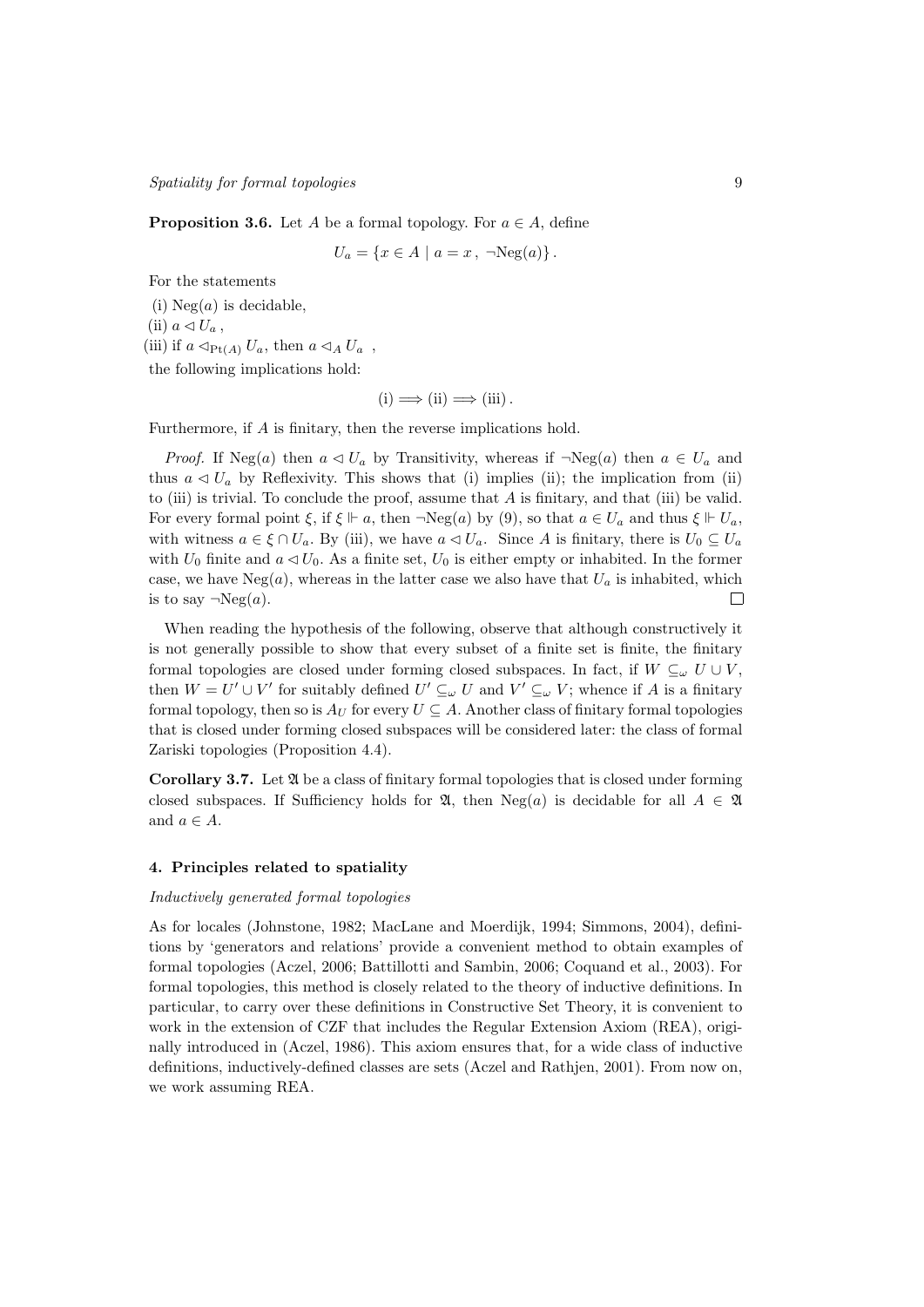#### N. Gambino and P. Schuster 10

Given a preordered set  $(A, \leq)$ , a covering system consists of a function mapping each element  $a \in A$  into a set  $C(a)$  of subsets  $U \subseteq A$  such that the following hold:

(1) for all  $U \in C(a)$ ,  $U \subseteq \downarrow \infty$ ,

(2) if 
$$
a \leq b
$$
, then for every  $V \in C(b)$  there exists  $U \in C(a)$  such that  $U \subseteq \downarrow V$ .

Given such a covering system, we can define inductively a cover relation on A. Observe that the cover relation is completely determined once we define for each  $U \subseteq A$  the set  $j(U) =_{def} {x \in A \mid x \triangleleft U}$ . The set  $j(U)$  is then defined inductively as the smallest downward closed set X containing U such that  $a \in X$  whenever there exists  $U \in C(a)$ such that  $U \subseteq X$ . This definition implies that Reflexivity is automatically verified. Furthermore, Transitivity and Stability can be shown to hold (Aczel, 2006; Coquand et al., 2003).

The formal points of an inductively generated formal topology can be characterised purely in terms of the covering system that generates the formal topology. For a preordered set  $(A, \leq)$  with a covering system C on it, a subset  $\xi \subseteq A$  is a formal point of the induced formal topology induced if and only if, defining  $\xi \Vdash a =_{\text{def}} a \in \xi$  for  $a \in A$ and  $\xi \Vdash U =_{def} (\exists a \in U)\xi \Vdash a$  for  $U \subseteq A$ , the following properties hold for all  $a, b \in A$ and  $U \in C(a)$ :

$$
\xi \Vdash A; \qquad \xi \Vdash a, \ \xi \Vdash b \Longrightarrow \xi \Vdash a \downarrow b; \n\xi \Vdash a, \ a \leq b \Longrightarrow \xi \Vdash b; \qquad \xi \Vdash a, \ U \in C(a) \Longrightarrow \xi \Vdash U.
$$

#### Baire space

To define the formal Baire space, we define a partial order on the set N<sup>\*</sup> of finite sequences of natural numbers by letting

$$
a \leq b =_{def} b
$$
 is an initial segment of a.

For  $a \in \mathbb{N}^*$ , we can then let  $C(a)$  be the set whose unique element is the set of sequences  $[a, n]$  obtained by appending a natural number n at the end of the sequence a. We may observe that this is a covering system: property  $(1)$  follows immediately by the definition of the partial order on  $\mathbb{N}^*$ ; property (2) follows by observing that, if  $b \in \mathbb{N}^*$  is an initial segment of  $a \in \mathbb{N}^*$ , then for every  $n \in \mathbb{N}$  there exists  $m \in \mathbb{N}$  such that  $[b, m]$ is an initial segment of  $[a, n]$ . We refer to the resulting formal topology  $\beta$  as the formal Baire space. It is possible to show that the constructive topological space  $Pf(\mathcal{B})$  of the formal points of  $\beta$  is homeomorphic to the Baire space (Gambino, 2002). In particular, we identify a formal point  $\xi$  with a sequence  $(\xi_i)_{i\in\mathbb{N}}$  of natural numbers, and an element  $a \in \mathbb{N}^*$  with a neighbourhood index for the Baire space. We then define a relation between points and neighbourhood indices by letting  $\xi \Vdash a$  mean that a is an initial segment of  $\xi$ .

We shall now investigate the spatiality of the formal Baire space. To do so, let us recall from (Dummett, 2000) that a subset  $U \subseteq \mathbb{N}^*$  is called monotonic if

$$
(\forall a \in \mathbb{N}^*) \big( a \in U \Longrightarrow (\forall n \in \mathbb{N}) [a, n] \in U \big),
$$

and it is called inductive if

$$
(\forall a \in \mathbb{N}^*)((\forall n \in \mathbb{N})[a, n] \in U) \Longrightarrow a \in U.
$$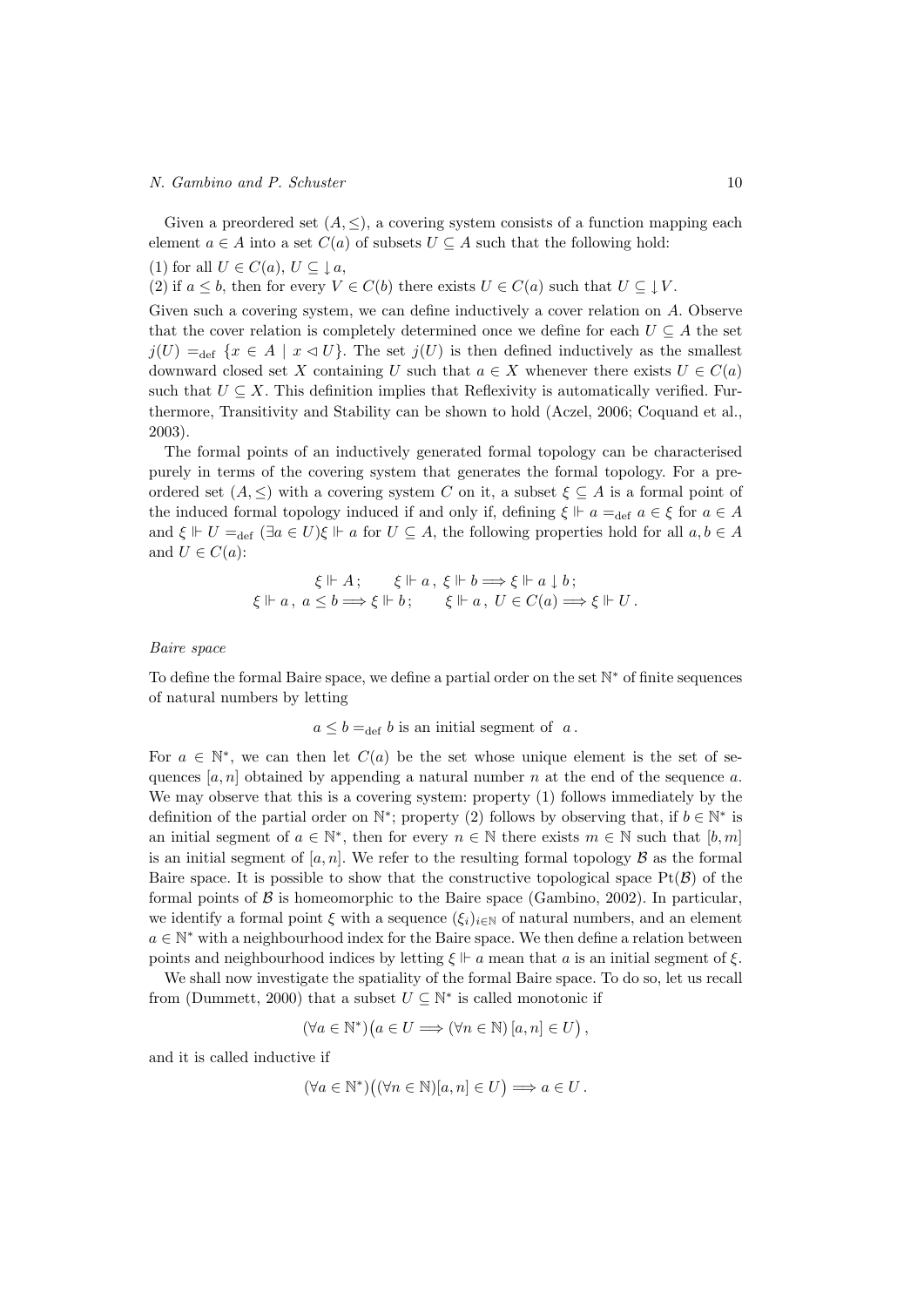Observe that the definition of the covering system for the formal Baire space  $\beta$  implies that a set is monotonic and inductive if and only if is a saturated subset of the formal topology B. The principle of monotone bar induction asserts that for all monotonic and inductive subsets  $U \subseteq \mathbb{N}^*$  we have

$$
(\forall a \in \mathbb{N}^*) \big( a \triangleleft_{\text{Pt}(\mathcal{B})} U \Longrightarrow a \in U \big),
$$

where  $a \triangleleft_{Pt(B)} U$  is defined as in (5) and it is usually read in this example as saying that  $U$  is a bar above  $a$ .

Proposition 4.1. Spatiality of the formal Baire space is equivalent to the principle of monotone bar induction.

*Proof.* Let us assume that  $\beta$  is spatial, and derive the principle of monotone bar induction. Let  $U \subseteq \mathbb{N}^*$  be monotonic and inductive. By the spatiality of  $\mathcal{B}$  we have

$$
(\forall a \in \mathbb{N}^*) \big( a \triangleleft_{\text{Pt}(\mathcal{B})} U \Longrightarrow a \triangleleft_{\mathcal{B}} U \big).
$$
\n
$$
(12)
$$

Since U is monotonic and inductive, it is saturated. Therefore  $a \triangleleft_B U$  implies  $a \in U$ , as required. For the converse, it is sufficient to apply the principle of monotone bar induction to the set  $\{x \in \mathcal{B} \mid x \leq_R U\}$ , which is saturated and hence monotone and inductive. By Reflexivity, it contains U.  $\Box$ 

# Cantor space

The formal Cantor space can be defined in an analogous way to the formal Baire space. We now deal with sequences (finite or infinite) of elements of  $\{0, 1\}$  rather than of natural numbers. To analyse the spatiality of the formal Cantor space, we identify the points of the formal Cantor space with elements of  $\{0, 1\}^{\mathbb{N}}$ . The principle related to its spatiality is the Fan Theorem, which we now recall. For  $U \subseteq \{0, 1\}^*$  and  $n \in \mathbb{N}$ , define

$$
U_n =_{\text{def}} \{ x \in U \mid \text{length}(x) \leq n \} .
$$

The following lemma is the key to prove that the spatiality of the formal Cantor space is equivalent to the Fan Theorem.

**Lemma 4.2.** Let  $a \in \{0, 1\}^*$ , and  $U \subseteq \{0, 1\}^*$ . For every  $n \in \mathbb{N}$  we have

$$
a \triangleleft_{\text{Pt}(\mathcal{C})} U_n \Longrightarrow a \triangleleft_{\mathcal{C}} U_n.
$$

*Proof.* We distinguish two cases. If  $n < \text{length}(a)$  then let  $\xi$  be a point such that  $\xi \Vdash a$ . Assuming  $a \triangleleft_{\text{Pt}(C)} U_n$ , we derive that there exists  $x \in U$  such that length $(x) \leq n$ and  $\xi \Vdash x$ . Therefore we obtain that

$$
length(x) \le n < length(a).
$$

Furthermore, we have  $\xi \Vdash a$  and  $\xi \Vdash x$  and therefore x has to be an initial segment of a. Since  $x \in U_n$ , we have  $a \triangleleft U_n$ , as required. We now consider the second case which arises when length $(a) \leq n$ . We wish to show

$$
\{x \mid x \le a, \text{ length}(x) \le n\} \lhd U_n. \tag{13}
$$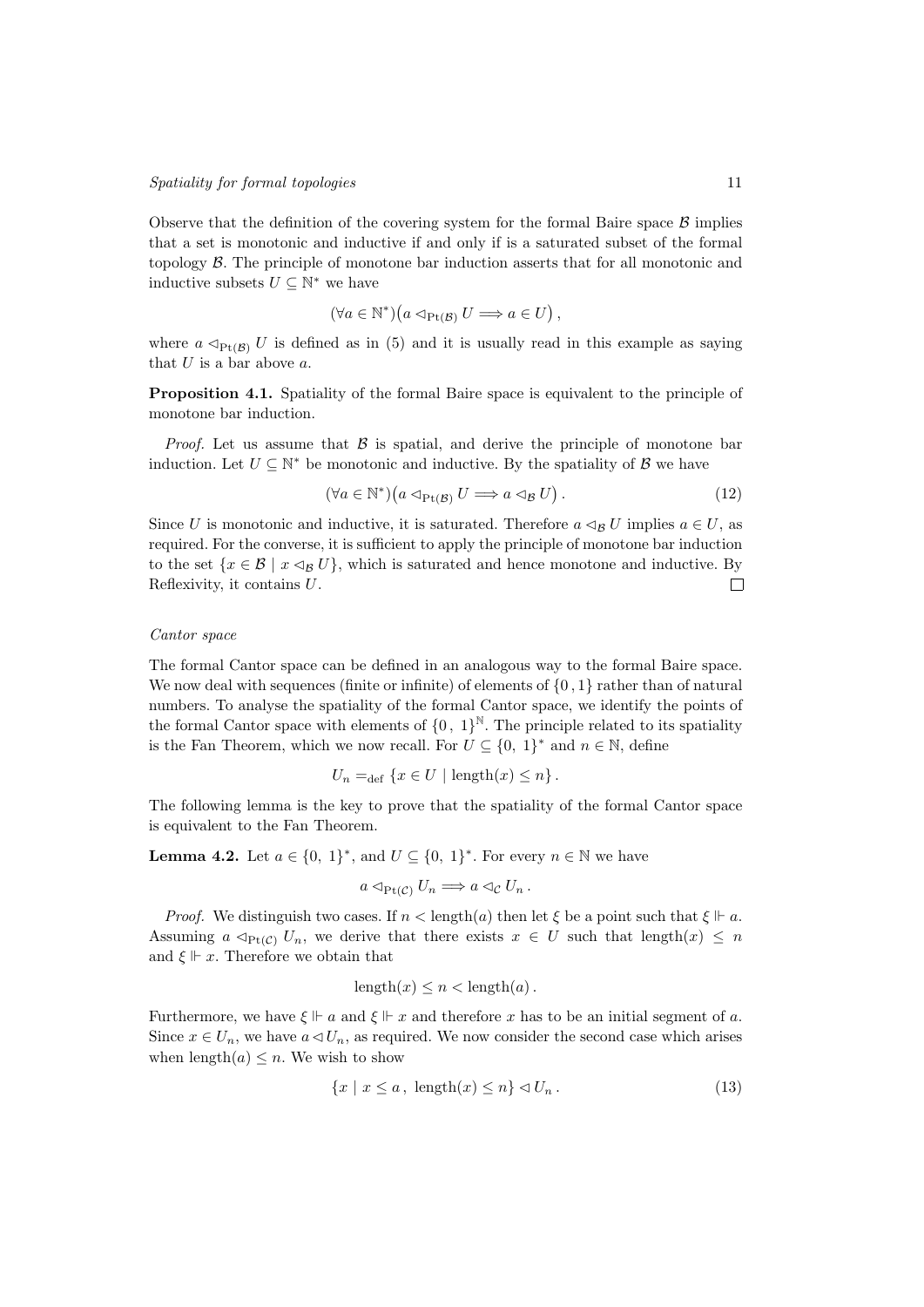To see this, let  $x \le a$ . We first consider the case that x has length n. If  $\xi \Vdash x$ , then  $\xi \Vdash a$ and therefore there is  $y \in U_n$  such that  $\xi \Vdash y$ . By a reasoning analogous to the one employed in the first case, we get that y is an initial segment of x, and hence  $x \triangleleft U_n$ . If the length of x is  $n-1$ , the reasoning above can be adapted to show that both  $x \cdot 0 \triangleleft U_n$ and  $x \cdot 1 \leq U_n$  hold. This implies that  $x \leq U_n$  by the inductive definition of the cover. We can proceed in this fashion to prove (13). Since length $(a) \leq n$ , we get  $a \triangleleft_c U_n$ , as required.  $\Box$ 

Let  $C$  be the formal Cantor space. The following implication, which should be read as saying that every bar above  $a$  has a bound relative to  $a$ , is generally referred to as the Fan Theorem.

$$
(\forall a \in \{0,1\}^*)(a \triangleleft_{\text{Pt}(\mathcal{C})} U \Longrightarrow (\exists n \in \mathbb{N})(a \triangleleft_{\text{Pt}(\mathcal{C})} U_n)).
$$

Proposition 4.3. Spatiality of the formal Cantor space is equivalent to the Fan Theorem.

*Proof.* Assume the Fan Theorem. If  $a \triangleleft_{Pt(C)} U$ , an application of the Fan Theorem implies that there exists  $n \in \mathbb{N}$  such that  $a \triangleleft_{\text{Pt}(C)} U_n$ . With an application of Lemma 4.2, it follows that  $a \triangleleft_{\mathcal{C}} U_n$ . Since  $U_n \subseteq U$ , we get  $a \triangleleft_{\mathcal{C}} U$ , as required.

For the converse implication, assume that the formal Cantor space is spatial. We derive the desired conclusion by adapting the argument showing that the principle of monotone bar induction implies the Fan Theorem (Dummett, 2000, Section 3.2). Assume that  $a \triangleleft_{Pt(C)} U$ , and use the spatiality of the formal Cantor space to deduce  $a \triangleleft_C U$ . Then define

$$
V =_{\text{def}} \{x \in \{0,1\}^* \mid (\exists n \in \mathbb{N}) (x \triangleleft_{\text{Pt}(\mathcal{C})} U_n)\}.
$$

Direct calculations show that  $U \subseteq V$ , and therefore, using  $a \triangleleft_{\mathcal{C}} U$ , we get  $a \triangleleft_{\mathcal{C}} V$  by Reflexivity and Transitivity. Now observe that V is a saturated set for the formal Cantor space (because it is monotonic and inductive). It therefore follows  $a \in V$ , and hence the conclusion of the Fan Theorem, as required.  $\Box$ 

#### Zariski spectrum

As recalled in detail in (Schuster, 2006), the Zariski topology has a counterpart in formal topology. Following (Sigstam, 1995), given a commutative ring A, define a preorder on it by letting

$$
a \le b =_{\text{def}} (\exists n \in \mathbb{N})(\exists x \in A)(a^n = bx).
$$

Then define a covering system on  $(A, \leq)$  by letting

$$
C(a) =_{def} \{ \{b_1, \ldots, b_k\} \subseteq \downarrow a \mid k \geq 0, b_1 + \ldots + b_k = a \} \}.
$$

With this covering system, the inductive definition of the cover relation of the formal topology gives us

$$
a \triangleleft U \Longleftrightarrow (\exists n \ge 1) \ (a^n \in I(U)),
$$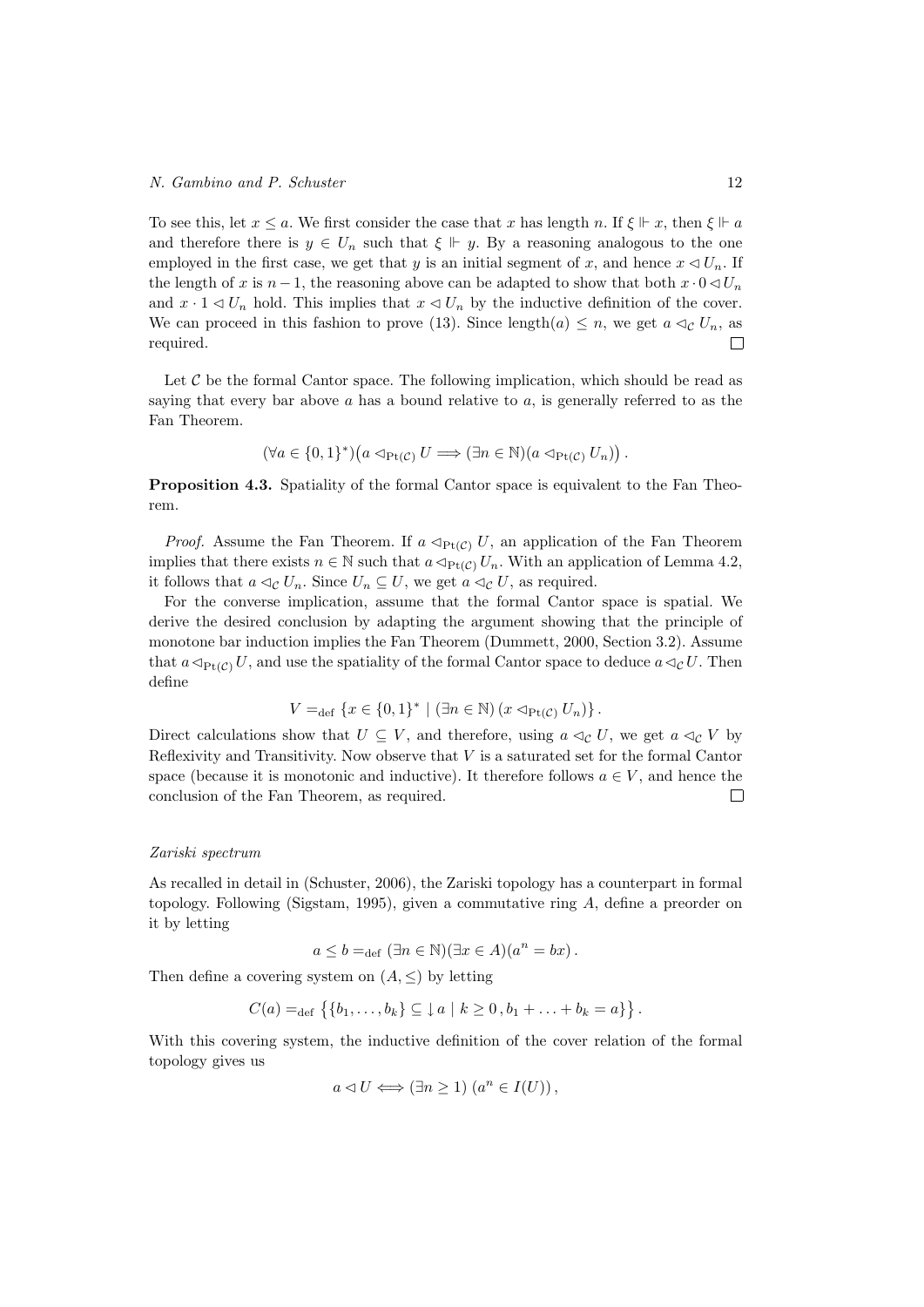# Spatiality for formal topologies 13

where  $I(U)$  is the ideal of A generated by U. Note that  $I(\emptyset) = 0$ , so that

$$
a \triangleleft \emptyset \iff (\exists n \ge 1) (a^n = 0).
$$

Let us note that for a commutative ring  $A$  the formal points of the formal Zariski topology associated to A are exactly the prime filters of A. In (Schuster, 2006, Proposition 27), this characterisation was proved with a slightly different notion of formal topology, where the underlying set has the structure of a monoid rather than of a preorder. To prove the equivalence between the two definitions, it suffices to show

$$
\xi \Vdash ab \iff \xi \Vdash a \downarrow b.
$$

Assume  $\xi \Vdash a \downarrow b$ , so let  $x \in A$  such that  $\xi \Vdash x$ , and  $x \le a, x \le b$ . Hence  $x^n = ay$ and  $x^m = bz$  for some  $n, m \in \mathbb{N}$  and  $y, z \in A$ . We then get  $x^{n+m} = (ab)(xy)$ . Since  $\xi \Vdash x$ and  $x \leq x^{n+m}$ , we have  $\xi \Vdash (ab)(xy)$ ; and therefore we get  $\xi \Vdash ab$  by  $(ab)(xy) \leq ab$ . The converse implication is obvious.

The formal Zariski topology is an example of a finitary formal topology. Following (Sambin, 2003), one can say that a finitary formal topology is a predicative presentation of a coherent frame (or equivalently of a spectral locale). In this vein one may think of the basic opens as of the compact elements of the locale. The concept of a spectral locale, which is the point-free counterpart of the notion of a spectral space (Hochster, 1969), is crucial for non-Hausdorff point-free topology in general, and for its applications in domain theory in particular (Vickers, 1989, Chapter 9). The notion of a spectral space comprises the characteristic properties of the Zariski spectrum of a commutative ring: that is, the whole of its prime ideals endowed with the Zariski topology.

Proposition 4.4. The formal Zariski topologies are closed under forming closed subspaces.

*Proof.* Let A be the formal Zariski topology of a commutative ring. Given  $U \subseteq A$ , consider the quotient ring  $A/I(U)$  of A modulo the ideal  $I(U)$  generated by U. The closed subspace  $A_U$  is isomorphic to the formal Zariski topology of  $A/I(U)$ . To see this, note first that to give an element of  $A/I(U)$  is the same as to give an element of A. As for the cover relations, let  $a \in A$  and  $V \subseteq A$ . By definition,  $a \triangleleft_{U} V$  is  $a \triangleleft U \cup V$ , which is to say that  $a^n \in I(U \cup V)$  for some  $n \geq 1$ . Since  $I(U \cup V) = I(U) + I(V)$ , this amounts to  $a^n \in I(V)$  modulo  $I(U)$  for some  $n \geq 1$ , which is nothing but  $a \triangleleft V$  in the formal Zariski topology of  $A/I(U)$ .  $\Box$ 

Corollary 4.5. All formal Zariski topologies are spatial if and only if Sufficiency holds for all formal Zariski topologies.

Proof. This is a consequence of Proposition 3.5 and Proposition 4.4.  $\Box$ 

Let us note that for the formal Zariski topology on a commutative ring  $A$ , Sufficiency is equivalent to

$$
(\forall \xi)(a \notin \xi) \Longrightarrow (\exists n \in \mathbb{N})(a^n = 0).
$$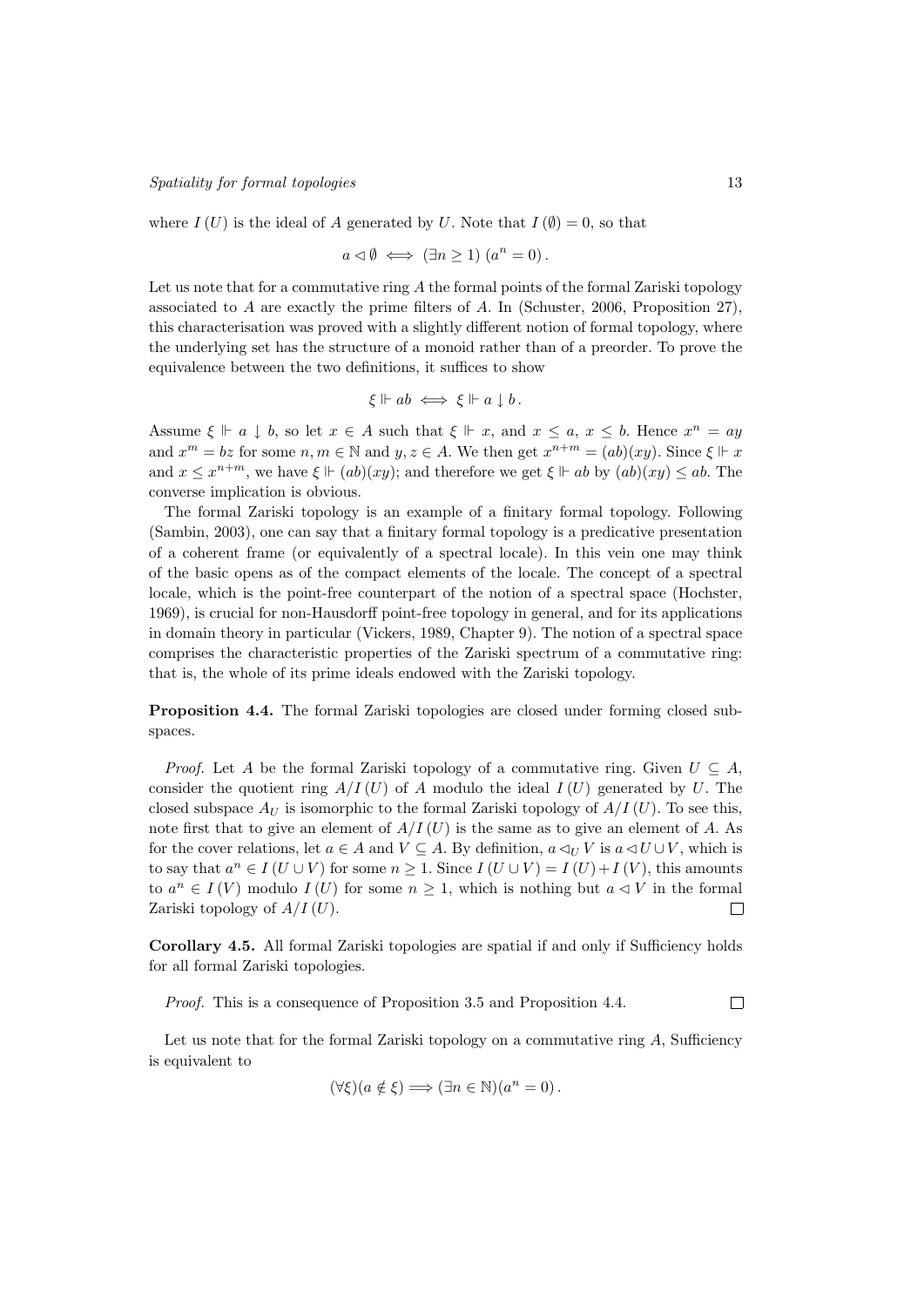This is the classical contrapositive of

$$
(\forall n \in \mathbb{N})(a^n \neq 0) \Longrightarrow (\exists \xi)(a \in \xi).
$$

which is classically equivalent to

$$
(\forall n \in \mathbb{N})(a^n \neq 0) \Longrightarrow (\exists \pi \subseteq A)(\pi \text{ prime ideal}, a \notin \pi).
$$

The validity of the latter implication for all  $a \in A$  and every commutative ring A is equivalent to the assertion that every nontrivial commutative ring has a prime ideal.

In (Schuster, 2006) it was shown that spatiality of all formal Zariski topologies, expressed as in (7), implies the Limited Principle of Omniscience (LPO), which asserts that if  $(\lambda_n)_{n\in\mathbb{N}}$  is an increasing binary sequence, then either  $\lambda_n = 1$  for some  $n \in \mathbb{N}$  or else  $\lambda_n = 0$  for all  $n \in \mathbb{N}$ . In view of Corollary 4.5, this result can be put as follows; we give a proof for the sake of completeness.

Corollary 4.6. Sufficiency for all formal Zariski topologies implies the limited principle of omniscience.

*Proof.* Given an increasing binary sequence  $(\lambda_n)$ , consider the commutative ring

$$
A = \mathbb{Z}[T]/I(\{\lambda_n T^n : n \in \mathbb{N}\}) .
$$

Writing  $\alpha$  for the equivalence class of  $T$ , we have

 $a^n = 0 \iff \lambda_n = 1 \text{ and } a^n \neq 0 \iff \lambda_n = 0.$ 

Hence Neg(a) amounts to the existence of an index n with  $\lambda_n = 1$ . To conclude, use Corollary 3.7 and Proposition 4.4. П

# 5. Future work

#### **Positivity**

A natural direction for future research is the extension of the results presented here to the context of formal topologies equipped with a positivity predicate, which are related to open locales. This direction is currently being pursued by the second author in collaboration with Giovanni Sambin.

## Independence results

The principles of spatiality for the formal topologies in the examples have been shown to be independent from the internal logic of a topos using sheaf models (Fourman and Hyland, 1979; Moerdijk, 1984). It seems therefore natural to investigate whether those proofs can be recast within the theory of sheaf models for Constructive Set Theory (Gambino, 2002; Gambino, 2006).

# Points

Another potentially interesting direction for further research is represented by relationship between spatiality and the study of conditions on a formal topology for it to have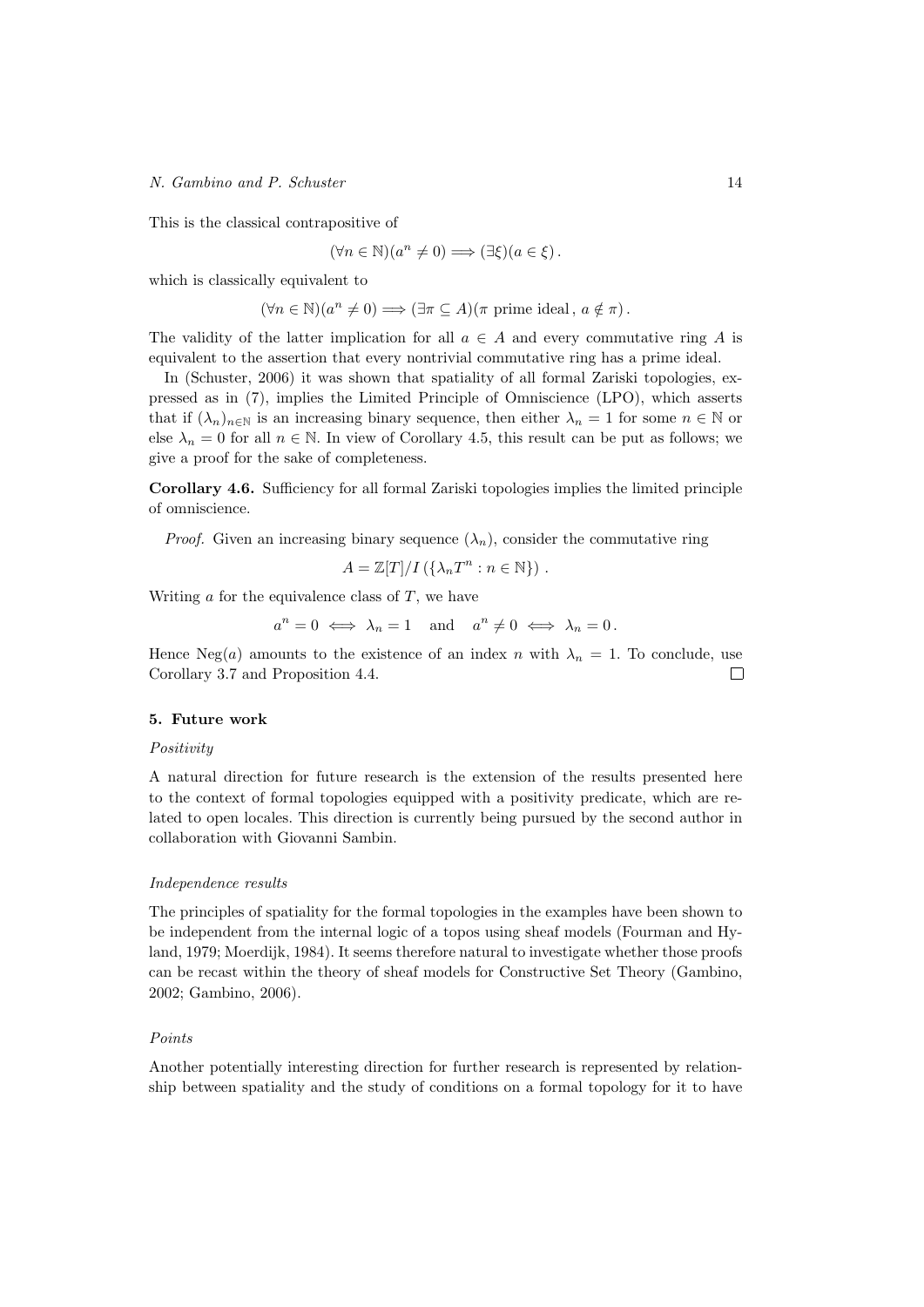a a 'small' set of points (Aczel, 2006; Curi, 2003; Curi, 2006), a condition to which we shall refer as smallness. There seems to be an essential difference between spatiality and smallness: spatiality is a structural property, regarding the relationship between a formal topology and its space of its points, while smallness does not depend on the topology on the space of its points. Smallness, however, has been shown to be related to topological properties of the formal topology (Aczel, 2006; Curi, 2006), and these topological properties, at least in the context of locales, are related to spatiality (Johnstone, 1982). Let us note however, that even for the formal topologies that enjoy smallness, such as those in the examples presented here, the spaces of their points do not generally possess the desirable topological properties of their point-free counterparts.

Acknowledgements Nicola Gambino acknowledges gratefully the support from the Manchester Institute for Mathematical Sciences (MIMS), where this paper was completed, and wishes to thank Peter Aczel and Harold Simmons for helpful discussions. Both authors wish to thank Laura Crosilla for giving the initial impetus to this paper while the first author was invited to Munich by the DFG-hosted Graduiertenkolleg Logik in der Informatik.

## References

- Aczel, P. (1986). The type theoretic interpretation of Constructive Set Theory: inductive definitions. In Marcus, R. B., Dorn, G., and Weingartner, P., editors, Logic, Methodology and Philosophy of Science VII, pages 17 – 49. North-Holland.
- Aczel, P. (2006). Aspects of general topology in constructive set theory. Ann. Pure Appl. Logic, 137(1–3):3–29.
- Aczel, P. and Rathjen, M. (2001). Notes on constructive set theory. Technical Report 40, Institut Mittag-Leffler, The Royal Swedish Academy of Sciences.
- Banaschewski, B. (1983). The power of the ultrafilter theorem. J. London Math. Soc., 27:193– 202.
- Battillotti, G. and Sambin, G. (2006). Pretopologies and a uniform presentation of sup-lattices, quantales and frames. Ann. Pure Appl. Logic, 137:30–61.
- Coquand, T., Sambin, G., Smith, J., and Valentini, S. (2003). Inductively generated formal topologies. Ann. Pure Appl. Logic,  $124(1-3):71-106$ .
- Curi, G. (2003). Geometry of observations. PhD thesis, Università di Siena.
- Curi, G. (2006). On the collection of points of a formal space. Ann. Pure Appl. Logic,  $137(1-\)$ 3):126–146.
- Dummett, M. (2000). Elements of Intuitionism. Oxford University Press, second edition.
- Fourman, M. and Grayson, R. (1982). Formal spaces. In Troelstra, A. S. and van Dalen, D., editors, The L.E.J. Brouwer Centenary Symposium, pages 107–122. North-Holland.
- Fourman, M. P. and Hyland, J. M. E. (1979). Sheaf models for analysis. In Fourman, M. P., Mulvey, C. J., and Scott, D. S., editors, Applications of Sheaves, volume 753 of Lecture Notes in Mathematics, pages 280 – 301. Springer.
- Fourman, M. P. and Scott, D. S. (1979). Sheaves and logic. In Fourman, M. P., Mulvey, C. J., and Scott, D. S., editors, Applications of Sheaves, volume 753 of Lecture Notes in Mathematics, pages  $302 - 401$ . Springer.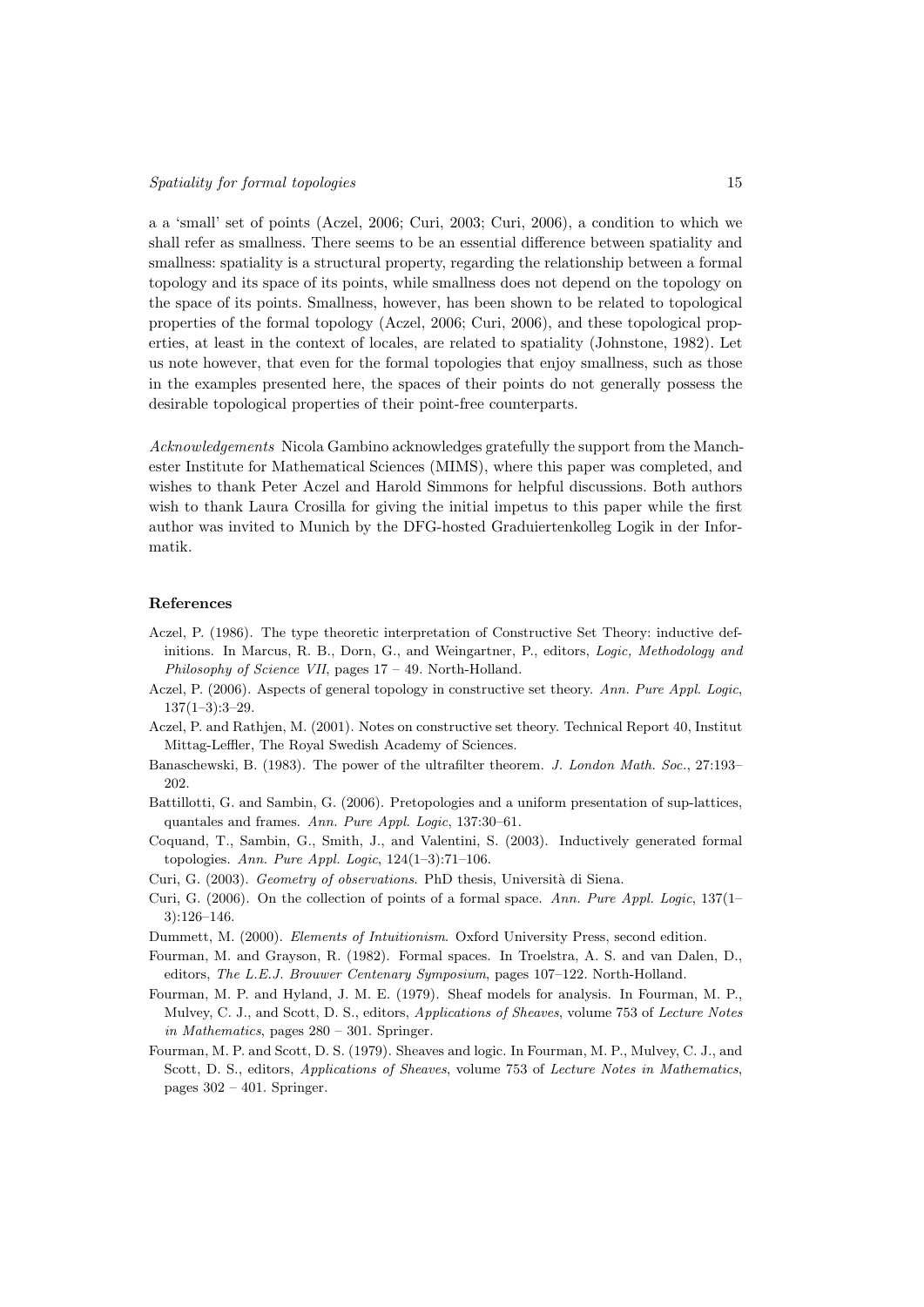- Fox, C. (2005). Point-set and point-free topology in constructive set theory. PhD thesis, Department of Mathematics, University of Manchester.
- Gambino, N. (2002). Sheaf interpretations for generalised predicative intuitionistic systems. PhD thesis, Department of Computer Science, University of Manchester.
- Gambino, N. (2006). Heyting-valued interpretations for constructive set theory. Ann. Pure Appl. Logic,  $137(1-3):164-188$ .
- Gambino, N. and Aczel, P. (2006). The generalised type-theoretic interpretation of Constructive Set Theory. J. Symb. Logic, 71(1):63–103.
- Hochster, M. (1969). Prime ideal structure in commutative rings. Trans. Amer. Math. Soc., 142:43–60.
- Johnstone, P. T. (1977). Rings, fields, and spectra. J. Algebra, 49:283–260.
- Johnstone, P. T. (1982). Stone Spaces. Cambridge University Press.
- Johnstone, P. T. (1983). The point of pointless topology. Bull. Amer. Math. Soc.,  $8(8):41 53$ .
- Johnstone, P. T. (1991). The art of pointless thinking: a student's guide to the category of locales. In Herrlich, H. and Porst, H.-E., editors, *Category Theory at Work*, pages  $85 - 107$ . Heldermann Verlag.
- Joyal, A. and Tierney, M. (1984). An extension of the Galois theory of Grothendieck. Mem. Amer. Math. Soc., 390.
- MacLane, S. and Moerdijk, I. (1994). Sheaves in Geometry and Logic. Springer.
- Maietti, M. E. and Sambin, G. (2005). Towards a minimalistic foundation for constructive mathematics. In Crosilla, L. and Schuster, P., editors, From Sets and Types to Topology and Analysis, pages 91–114. Oxford University Press.
- Maietti, M. E. and Valentini, S. (2004). A structural investigation on formal topology: coreflection of formal covers and exponentiability. J. Symb. Logic, 69(4):967–1005.
- Martin-Löf, P. (1984). *Intuitionistic Type Theory* Notes by G. Sambin of a course given in Padua (1980). Bibliopolis.
- Moerdijk, I. (1984). Heine-Borel does not imply the fan theorem. J. Symb. Logic, 49(2):514–519. Myhill, J. (1975). Constructive Set Theory. J. Symb. Logic, 40(3):347–382.
- Negri, S. (2002). Continuous domains as formal spaces. Math. Struct. Comp. Sci., 12:19–52.
- Nordström, B., Petersson, K., and Smith, J. M. (2000). Martin-Löf Type Theory. In Abramski, S., Gabbay, D. M., and Maibaum, T. S. E., editors, Handbook of Logic in Computer Science, volume 5. Oxford University Press.
- Palmgren, E. (2005a). From intuitionistic to point-free topology. Technical Report U.U.D.M. Report 2005:47, Department of Mathematics, University of Uppsala.
- Palmgren, E. (2005b). Quotient spaces and coequalisers in formal topology. J. UCS, 11(12):1996– 2007.
- Rav, Y. (1977). Variants of Rado's selection lemma and their applications. Math. Nachr., 79:145–165.
- Sambin, G. (1987). Intuitionistic formal spaces a first communication. In Skordev, D., editor, Mathematical Logic and its applications, pages 187–204. Plenum.
- Sambin, G. (2003). Some points in formal topology. Theoret. Comput. Sci., 305:347–408.
- Sambin, G. and Gebellato, S. (1999). A preview of the basic picture: a new perspective on formal topology. In Altenkirch, T., Naraschewski, W., and Reus, B., editors, Types for proofs and programs (Irsee 1997), volume 1657 of Lecture Notes in Computer Science, pages 194–207. Springer.
- Schuster, P. (2006). Formal Zariski topology: positivity and points. Ann. Pure Appl. Logic, 137(1–3):317–359.